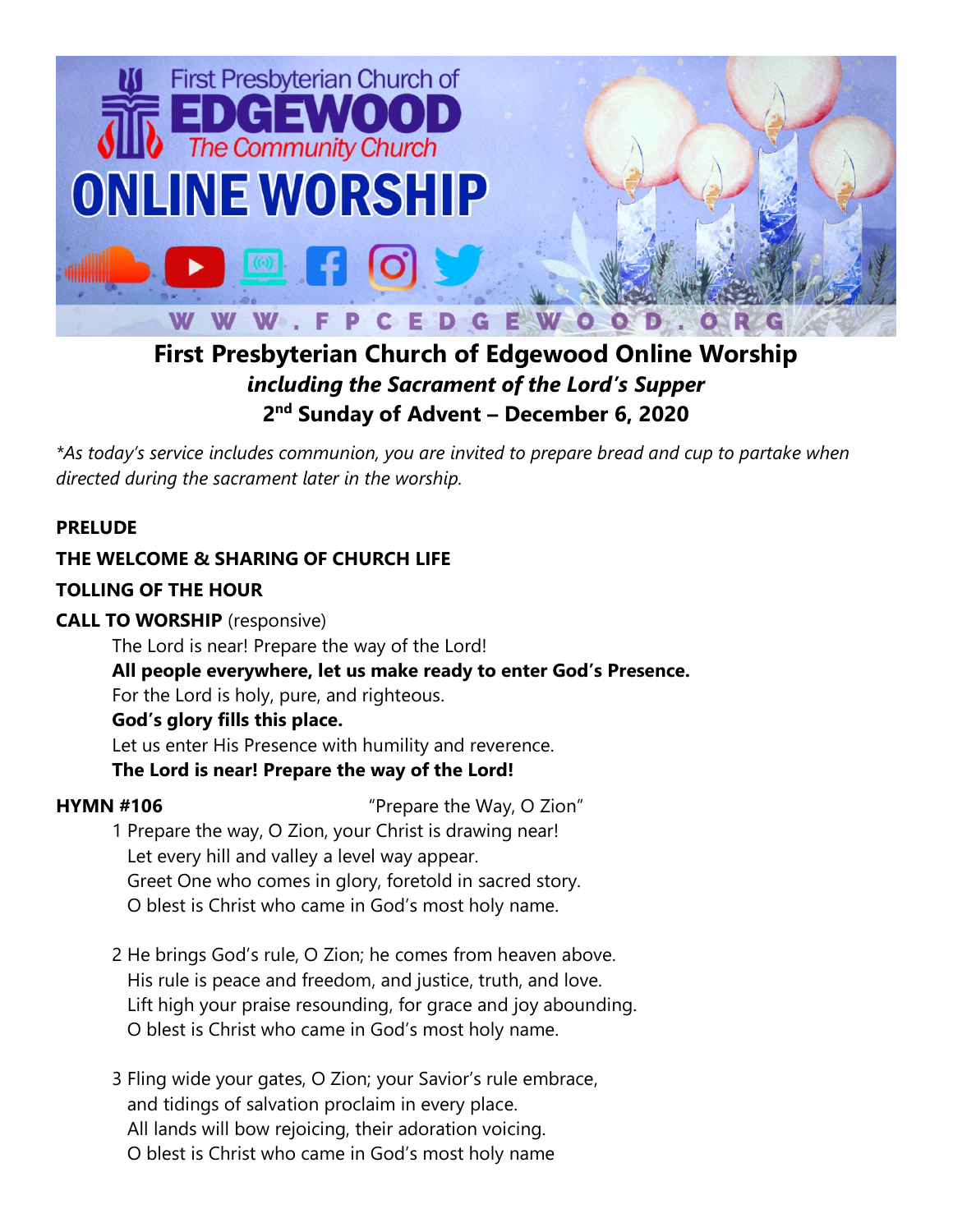## **LIGHTING OF THE SECOND ADVENT CANDLE**

### **CANDLE LIGHTING SONG** "Hope is a Star" (verse 2)

Peace is a ribbon that circles the earth, giving a promise of safety and worth. When God is a child, there's joy in our song. The last shall be first, and the weak shall be strong, and none shall be afraid.

### **CALL TO CONFESSION**

**PRAYER OF CONFESSION** (unison)

**God of our salvation,** 

**You sent Your messengers the prophets to preach repentance and prepare the way of our salvation.** 

**In our stubbornness we have not fully given heed**

**to their warnings and have not forsaken our sins.** 

**We humble ourselves before your Majestic Presence.** 

**Give us grace to heed Your Word and forsake our sins.** 

**Because of Your great compassion and mercy,** 

**do not abandon us. For Your Name sake, forgive us.** 

(silent confession)

### **ASSURANCE OF PARDON**



### **SCRIPTURE** Isaiah 40:3-5

**<sup>3</sup>** A voice cries out:

"In the wilderness prepare the way of the Lord,

make straight in the desert a highway for our God.

**<sup>4</sup>** Every valley shall be lifted up,

and every mountain and hill be made low;

the uneven ground shall become level,

and the rough places a plain.

- **<sup>5</sup>** Then the glory of the Lord shall be revealed,
	- and all people shall see it together,

for the mouth of the Lord has spoken."

### **PRAYER FOR ILLUMINATION**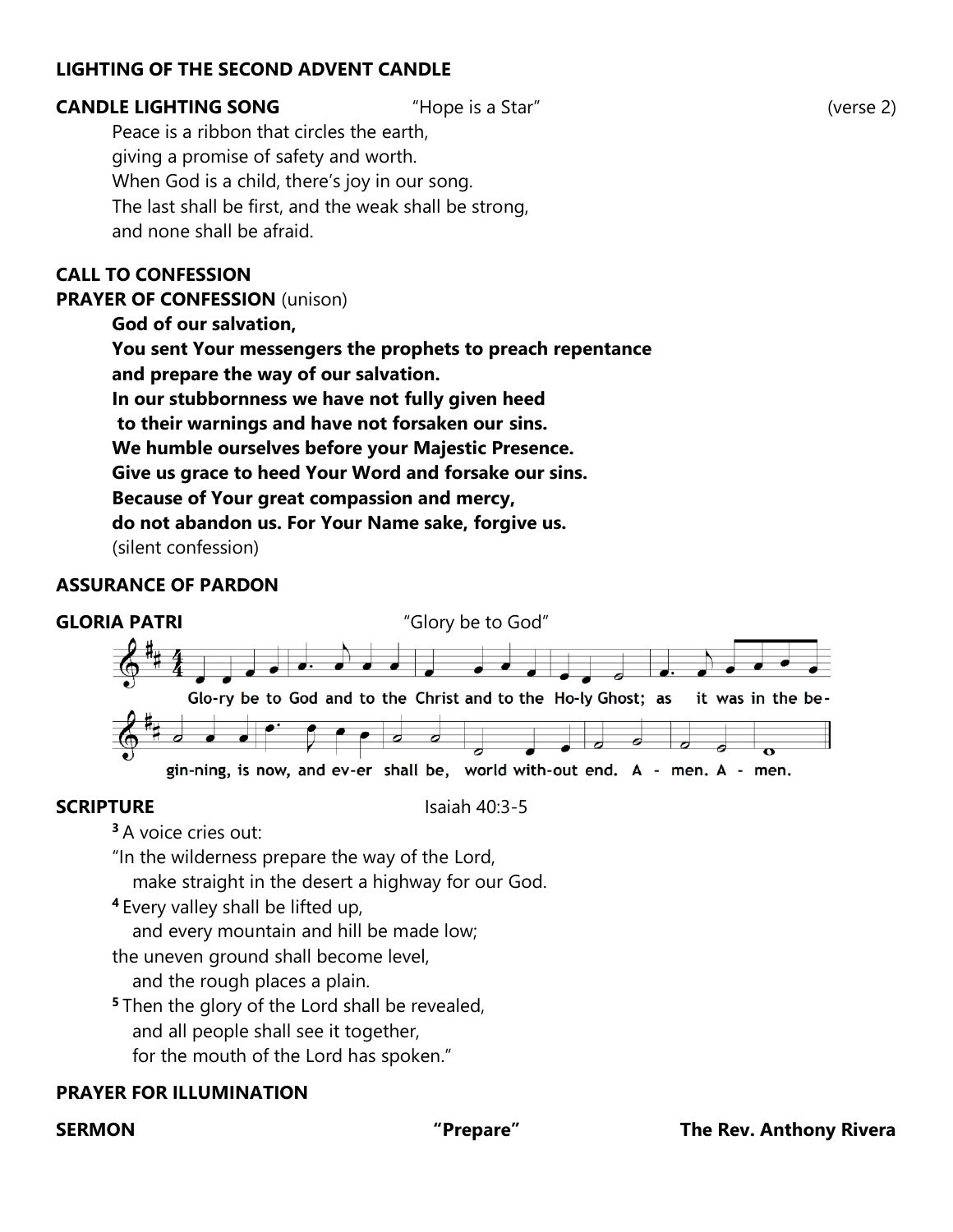### **HYMN #87** "Comfort, Comfort Now My People"

- 1 "Comfort, comfort now my people; tell of peace!" So says our God. "Comfort those who sit in darkness mourning under sorrow's load. To my people now proclaim that my pardon waits for them! Tell them that their sins I cover, and their warfare now is over."
- 2 For the herald's voice is crying in the desert far and near, calling us to true repentance, since the reign of God is here. O, that warning cry obey! Now prepare for God a way. Let the valleys rise in meeting and the hills bow down in greeting.
- 3 Straight shall be what long was crooked, and the rougher places plain. Let your hearts be true and humble, as befits God's holy reign. For the glory of the Lord now on earth is shed abroad, and all flesh shall see the token that God's word is never broken.

### **PRAYERS OF THE PEOPLE & PASTORAL PRAYER THE LORD'S PRAYER**

**Our Father, who art in heaven, hallowed be thy name. Thy kingdom come, thy will be done, on earth as it is in heaven. Give us this day our daily bread; and forgive us our debts, as we forgive our debtors; and lead us not into temptation, but deliver us from evil. For thine is the kingdom, and the power, and the glory forever. Amen.**

**RESPONSE #95** "Prepare the Way of the Lord"

Prepare the way of the Lord. Prepare the way of the Lord, and all people will see the salvation of our God.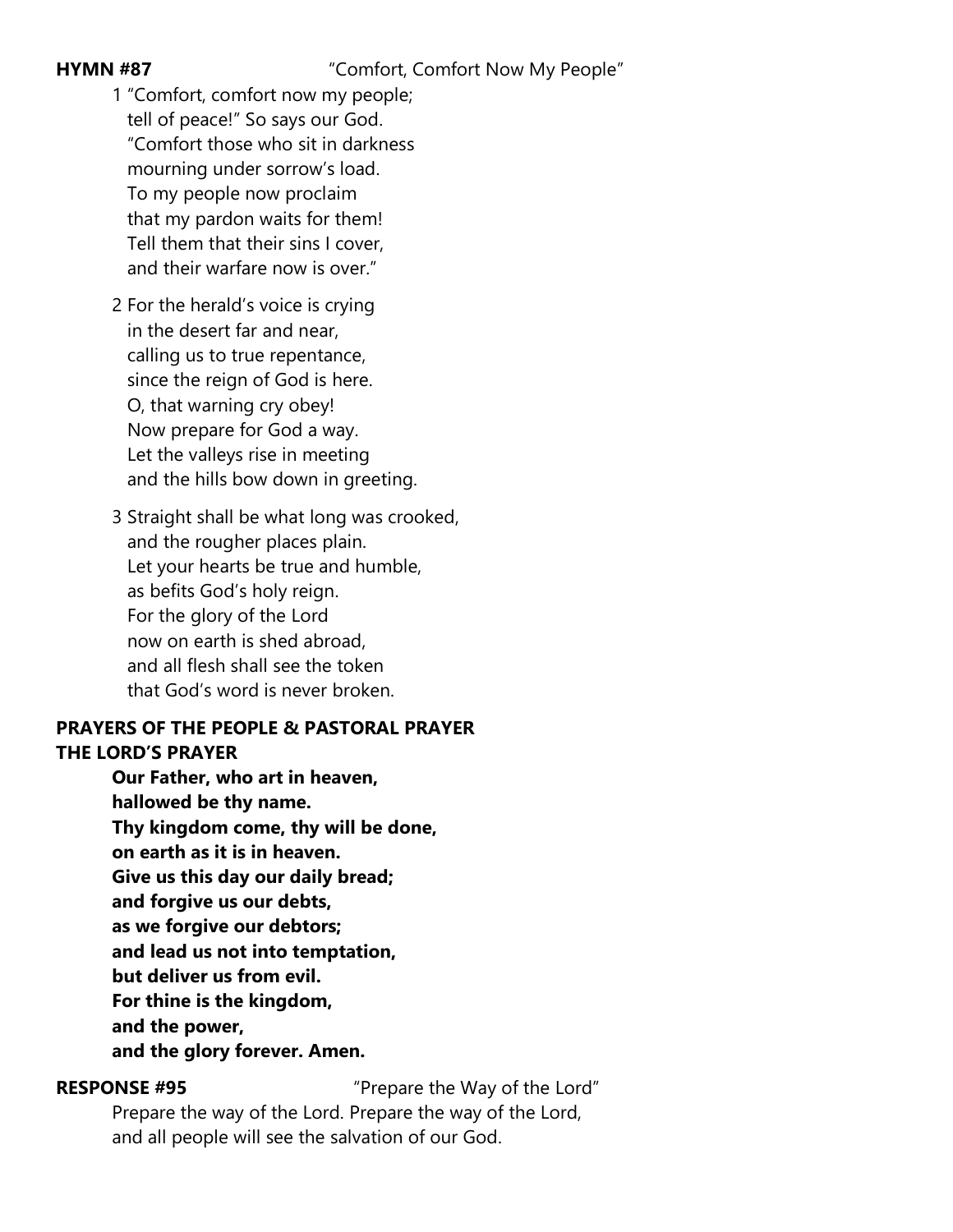# **THE SACRAMENT OF THE LORD'S SUPPER**

# **INVITATION TO THE LORD'S TABLE**

Friends, this is the joyful feast of the people of God! They will come from east and west, And from north and south, And sit at table in the kingdom of God.

According to Luke, When our risen Lord ws at table with his disciples, He took the bread, and blessed and broke it, And gave it to them. Then their eyes were opened And they recognized him.

This is the Lord's table. Our Savior invites those who trust him To share the feast which he has prepared.

# **GREAT THANKSGIVING**

The God who is coming to us be with you!

### **And also with you!**

Lift your hearts to the One who turns barren deserts into seas of grace.

# **We lift them to the Lord!**

Beloved of God, let us come to the table with songs of joy on our lips:



It is right to give you thanks and praise,

Great God of the coming dawn,

for in each new day you surprise the earth with splendor.

Your Spirit moves across the face of the waters and brings forth life.

At the dawn of all things in a garden you worked the earth.

Elbow deep in mud you fashioned us, gifted us, gave us work to do.

**Made from the earth, made by your hand, We forgot who we were We forgot who you were and we tried to remake ourselves. We rejected your love and fell into sin and death.**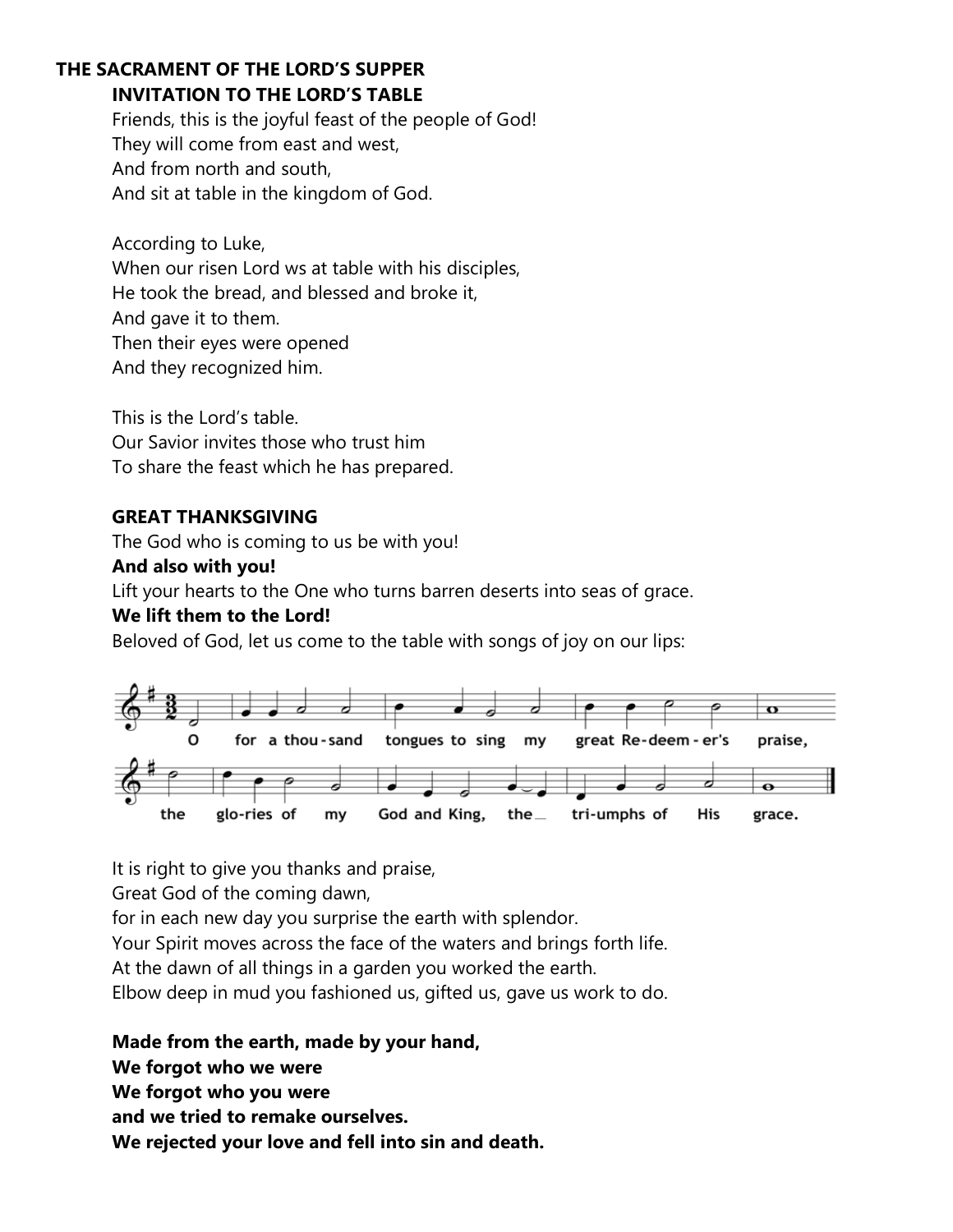Yet even in our darkness you continued to speak light and life. And so we come to live on the edge of your new and promised day.



We come to wait for your Son Jesus Christ our Lord His coming was announced by wilderness prophets and he arrived to the song of angels in the choir stall of a manger. In Jesus you not only took our name but our flesh.

**He was the One promised He announced the new day and the acceptable year When blind folks would see And poor folks would rejoice When captives would be set free And the oppressed would once more walk upright in liberty.**

In parables he spoke of waiting bridesmaids and prodigal sons, With tears and compassion he brought a dead man to life and gave a woman at a well the living water she sought. On the cross he revealed the power of weakness and in the emptiness of the tomb he gave us a glimpse of life that does not end in death. We offer our praise and thanks and our very selves as a holy and living sacrifice in union with Christ's offering for us.



May the gift of your Spirit, Advent's hope and peace, be poured out on the simple gifts of the bread and the cup. And when we have been fed by your surprising grace and filled with your peace, may we go forth to the world,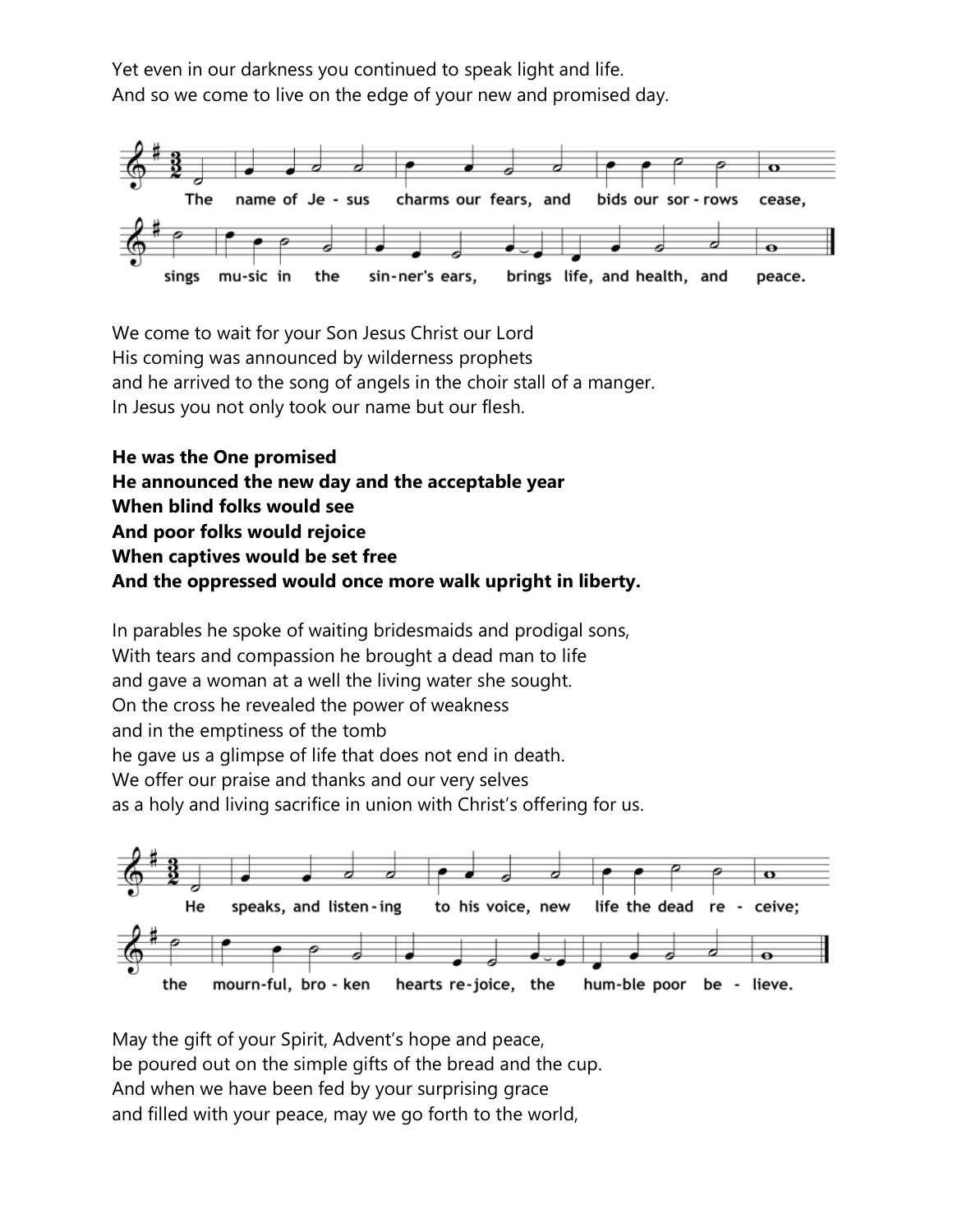**where our weak hands will become calloused by compassion; where we will bend our feeble knees, reaching down to lift up the fallen and share your word of hope and salvation; where we will become instruments of living water for those parched by the wilderness of their lives.**

Then, when sorrow and sighing have been chased away from us, and we gather with all generations around your Table in heaven, everlasting joy will be our song, and gracious hope will be our refrain, as we sing to you through all eternity, God in Community, Holy in One.



# **BREAKING OF THE BREAD & COMMUNION OF THE PEOPLE**

The sacrament of the Lord's Supper is shared. *You are invited to partake of the bread and cup from your homes when directed to do so.*

### **CONCLUDING PRAYER** (unison)

**We give thanks for the meal, and for the promise that one day all of the redeemed will enter into the festival hall of God's eternal kingdom. When Emmanuel comes, the redeemed will eat and be satisfied, none shall want for anything. Come, O come, Emmanuel! Come soon, we pray! Amen.**

**RESPONSE #91** "Come, Come, Emmanuel"

Come, come Emmanuel. Come, Emmanuel. Come, come Emmanuel. Come, Emmanuel.

# **INVITATION TO RECEIVE OUR TITHES & OFFERINGS**

# **PRAYER OF DEDICATION**

**HYMN** "All Earth is Waiting"

1 All earth is waiting to see the Promised One, and open furrows await the seed of God. All the world, bound and struggling, seeks true liberty; it cries out for justice and searches for the truth.

2 Thus says the prophet to those of Israel: 'A virgin mother will bear Emmanuel,' one whose name is 'God with us' our Saviour shall be; with him hope will blossom once more within our hearts.